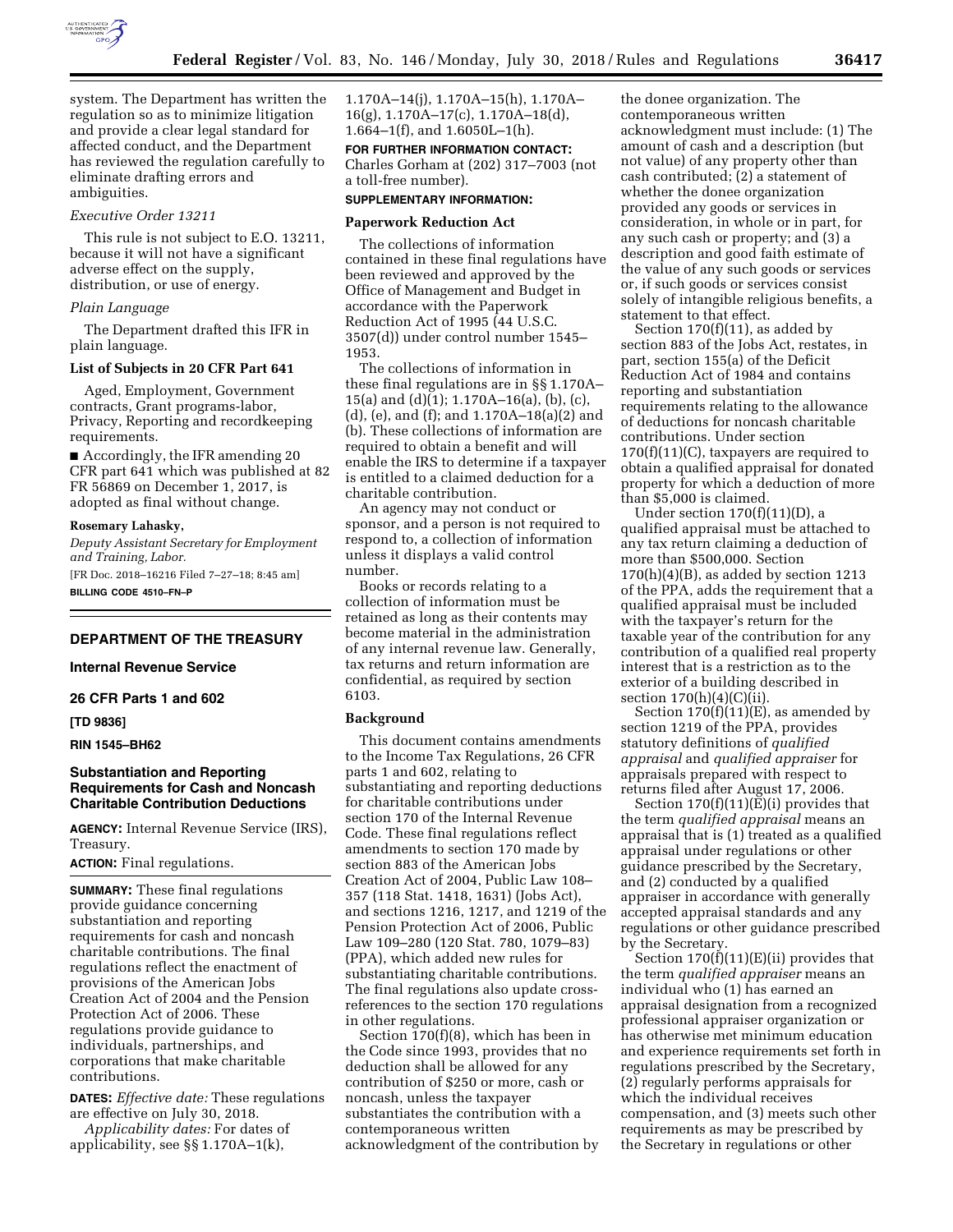guidance. Section 170(f)(11)(E)(iii) provides that an individual will not be treated as a qualified appraiser with respect to any specific appraisal unless that individual (1) demonstrates verifiable education and experience in valuing the type of property subject to the appraisal, and (2) has not been prohibited from practicing before the IRS by the Secretary under section 330(c) of Title 31 of the United States Code at any time during the 3-year period ending on the date of the appraisal.

On October 19, 2006, the Treasury Department and the IRS released Notice 2006–96, 2006–2 CB 902 (see § 601.601(d)(2)(ii)(*b*)), which provides transitional guidance on the definitions of *qualified appraisal* and *qualified appraiser* that apply on and after the effective date of the PPA definitions.

Section 170(f)(16) as added by section 1216 of the PPA generally provides that no deduction is allowed for a contribution of clothing or a household item unless the clothing or household item is in good used condition or better.

Section 170(f)(17) as added by section 1217 of the PPA imposes a recordkeeping requirement for all cash contributions, regardless of amount. Specifically, section 170(f)(17) requires a donor to maintain as a record of any cash, check, or other monetary gift (1) a bank record, or (2) a written communication from the donee. The record must show the name of the donee organization, the date of the contribution, and the amount of the contribution.

On December 2, 2006, the Treasury Department and the IRS released Notice 2006–110, 2006–2 CB 1127 (see § 601.601(d)(2)(ii)(*b*)), which provides rules under section 170(f)(17) for substantiating charitable contributions made by payroll deduction.

On January 8, 2008, the Treasury Department and the IRS released Notice 2008–16, 2008–1 CB 315 (see § 601.601(d)(2)(ii)(*b*)), which provides rules under section 170(f)(17) for substantiating a one-time, lump-sum charitable contribution of a cash, check, or other monetary gift made through the Combined Federal Campaign (CFC) or a similar program. Taxpayers may rely on Notice 2006–96, Notice 2006–110, and Notice 2008–16 prior to the effective date of these final regulations.

On August 7, 2008, the Treasury Department and the IRS provided guidance on complying with section 170 as amended by the Jobs Act and the PPA in a notice of proposed rulemaking (REG–140029–07) in the **Federal Register** (73 FR 45908). The Treasury Department and the IRS received

comments responding to the notice of proposed rulemaking, and a public hearing was held on January 23, 2009. Copies of the comments received are available for public inspection at *[www.regulations.gov](http://www.regulations.gov)* or upon request. After consideration of the comments received, the Treasury Department and the IRS adopt the proposed regulations as revised by this Treasury decision. The revisions are discussed in this preamble.

### **Explanation of Provisions and Summary of Comments**

The final regulations implement changes made by the Jobs Act and PPA to the substantiation and reporting rules for charitable contributions under section 170. The final regulations set forth the substantiation requirements for contributions of more than \$500 under section 170(f)(11)(B) through (D) (added by the Jobs Act); the new definitions of *qualified appraisal* and *qualified appraiser* applicable to noncash contributions under section  $170(f)(11)(E)$  (added by the PPA); substantiation requirements for contributions of clothing and household items under section 170(f)(16) (added by the PPA); and recordkeeping requirements for all cash contributions under section 170(f)(17) (added by the PPA).

In addition, these final regulations amend the heading of § 1.170A–13 to alert readers to the updated regulations. The final regulations also update crossreferences to the section 170 regulations in other regulations.

### **I. Cash, Check, or Other Monetary Gift Substantiation Requirements**

Section 1.170A–15 implements the requirements of section 170(f)(17) for cash, check, or other monetary gift contributions, as added by the PPA, and clarifies that these rules supplement the substantiation rules in section 170(f)(8).

## *A. Contributions Made to a Distributing Organization*

A donor may make a charitable contribution of cash, check, or other monetary gift to an organization that collects contributions and distributes them to ultimate recipient organizations (pursuant to the donor's instructions or otherwise). The final regulations adopt the general rule of the proposed regulations that treats as a donee for purposes of sections 170(f)(8) and 170(f)(17) an organization described in section 170(c) or a Principal Combined Fund Organization (PCFO) for purposes of the Combined Federal Campaign (CFC) and acting in that capacity. The CFC is a workplace giving campaign

established by Executive Order 10728, as amended by Executive Orders 10927, 12353, and 12404, and administered by the United States Office of Personnel Management (OPM). A PCFO administers the local campaign and acts as a fiscal agent for the CFC.

#### 1. Blank Pledge Card Is Not Substantiation

Some commenters asked whether a blank pledge card provided by a donee organization but filled out by the donor constitutes adequate substantiation for a contribution of cash to a distributing organization. Section 170(f)(17) requires a taxpayer to maintain as a record of a contribution of a cash, check, or other monetary gift either a bank record or a written communication from the donee that shows the name of the donee organization, the date of the contribution, and the amount of the contribution. The proposed and final regulations at § 1.170A–15(b)(2) provide that a bank record includes a statement from a financial institution, an electronic fund transfer receipt, a canceled check, a scanned image of both sides of a canceled check obtained from a bank website, or a credit card statement. In addition, the proposed and final regulations provide that a written communication includes an email. Because a blank pledge card provided by the donee organization to a donor does not show the information required under section 170(f)(17), it is not sufficient substantiation for a cash, check, or other monetary gift.

#### 2. Name of Donee for Purposes of CFC

One commenter noted that because the CFC generally does not include the name of the donee organization on its pledge cards, and a PCFO for purposes of the CFC often is a potential ultimate recipient of a contribution to the CFC, including the name of the PCFO on the pledge card could unduly influence donors to contribute to the PCFO rather than to other eligible donees. The commenter asked that the name of the local CFC campaign be treated as the name of the donee organization. The Treasury Department and the IRS agree with this comment. Accordingly,  $§ 1.170A-15(d)(2)(ii)$  provides that the name of the local CFC may be used instead of the name of the PCFO and may be treated as the donee organization for purposes of sections 170(f)(8) and 170(f)(17) and § 1.170A–  $15(d)(1)(ii)$ .

# *B. Compliance With 170(f)(8) and 170(f)(17) in a Single Document*

Some commenters asked if a single written acknowledgment can be used to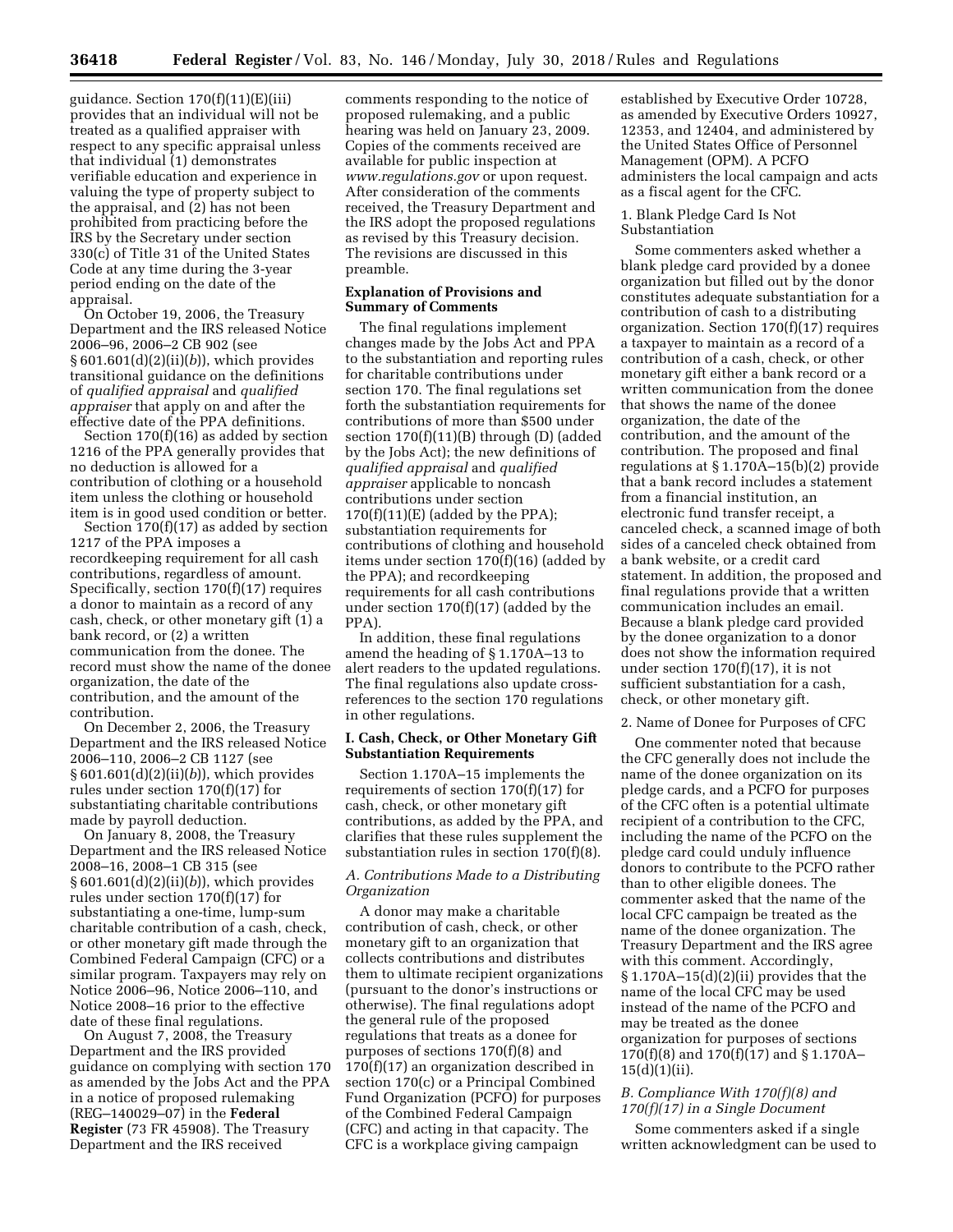satisfy the substantiation rules under sections  $170(f)(8)$  and  $170(f)(17)$ . Section 170(f)(8) does not require that a contemporaneous written acknowledgment by the donee organization include the date of the contribution. In addition, section 170(f)(17) does not require that a written communication from the donee include a statement of whether any goods or services were provided in exchange for the contribution. Although there are different requirements under sections 170(f)(8) and 170(f)(17), § 1.170A– 15(a)(3) of the final regulations provides that a single written acknowledgment that satisfies all substantiation requirements under both sections  $170(f)(8)$  and  $170(f)(17)$  is adequate substantiation for contributions of a cash, check, or other monetary gift.

### **II. Noncash Substantiation Requirements**

Section 1.170A–16 implements the requirements of section 170(f)(11) for noncash contributions, as added by the Jobs Act, and clarifies that these rules are in addition to the requirements in section 170(f)(8).

Proposed and final § 1.170A–16 provide that a donor who claims a deduction for a noncash contribution of less than \$250 is required only to obtain a receipt from the donee or keep reliable records. A donor who claims a noncash contribution of at least \$250 but not more than \$500 is required only to obtain a contemporaneous written acknowledgment, as provided under section 170(f)(8) and § 1.170A–13(f). For claimed noncash contributions of more than \$500 but not more than \$5,000, the donor must obtain a contemporaneous written acknowledgment and must also file a completed Form 8283 (Section A), ''Noncash Charitable Contributions,'' with the return on which the deduction is claimed. For claimed noncash contributions of more than \$5,000, in addition to a contemporaneous written acknowledgment, the donor generally must obtain a qualified appraisal and must also complete and file either Section A or Section B of Form 8283 (depending on the type of property contributed) with the return on which the deduction is claimed. For claimed noncash contributions of more than \$500,000, the donor must also attach a copy of the qualified appraisal to the return for the taxable year in which the contribution is made.

Section 170(f)(11)(F) provides that for purposes of the \$500, \$5,000, and \$500,000 thresholds in section 170(f)(11), similar items contributed during the taxable year are treated as one property. In determining whether a

contribution meets the \$250 threshold, § 1.170A–13(f)(1) provides that separate contributions made during the tax year, regardless of whether the sum of those contributions equal or exceed \$250, are not combined. The proposed and final regulations also provide that the requirements for substantiation that must be submitted with a return also apply to the return for any carryover year under section 170(d).

## *A. Reasonable Cause Exception*

In light of recent case law (see *Crimi*  v. *Commissioner,* T.C. Memo. 2013–51), the paragraph relating to the reasonable cause exception set forth in proposed regulation  $\S 1.170A-16(f)(6)$  has been deleted from the final regulations because it is inconsistent with the Tax Court's position. In *Crimi,* the IRS argued that there was no qualified appraisal. The Tax Court discussed the doctrine of substantial compliance with respect to the qualified appraisal regulation, but stated that it was unnecessary to decide whether it was applicable to the petitioners' case because they established that the failure was due to reasonable cause. Specifically, the court stated that a reasonable cause inquiry is ''inherently a fact-intensive one, and facts and circumstances must be judged on a caseby-case basis.'' *Id.* at \*99. The court found that petitioners reasonably and in good faith relied on their long-time certified public accountant's advice that their appraisal met all the legal requirements to claim the deduction. Thus, the final regulations do not contain a standard for the reasonable cause exception.

### *B. Appraiser Privacy Concerns*

A number of commenters expressed concern over appraisers' privacy if the appraiser's social security number is required on qualified appraisals and Forms 8283 (Section B). This concern was addressed by the proposed regulations. Both the proposed and final regulations require an appraiser to use a taxpayer identification number on an appraisal, but that number does not need to be the appraiser's social security number. An appraiser may use an employer identification number, which may be obtained by: (1) Applying on the IRS website (*[www.regulationsgov](http://www.regulationsgov)*); or (2) filing a completed Form SS–4, *Application for Employer Identification Number,* by mail or by fax. The IRS has modified the instructions to Form 8283 to make clear that an appraiser may use either a social security number or an employer identification number.

#### *C. Form 8283 Is Not a Contemporaneous Written Acknowledgment*

One commenter asked whether a Form 8283 can satisfy the requirement for a contemporaneous written acknowledgment under section 170(f)(8). Although no format is prescribed for a contemporaneous written acknowledgment (for example, an email may qualify), a contemporaneous written acknowledgment of a contribution by the donee organization must contain all of the information required by section 170(f)(8)(B). Moreover, section  $170(f)(8)(A)$  states that the acknowledgment is made ''by the donee organization.'' Only Section B, part IV of Form 8283, completed for property valued at over \$5,000, is a donee acknowledgment, and this acknowledgment only contains some of the information required by section 170(f)(8)(B). Accordingly, even a fullycompleted Form 8283 does not satisfy the requirements of section 170(f)(8).

## *D. Form 8283 (Section B) Provided to Donee*

Another commenter suggested that the Form 8283 (Section B) should be required to be fully completed, including the appraiser information and the appraised or claimed value of the property, before the donor obtains the donee's signature. Section 1.170A– 16(d)(5)(iii) of the proposed regulations provides that specific portions of the Form 8283 (Section B) must be completed before it is signed by the donee, but that the Form 8283 (Section B) does not need to contain certain other information, such as the appraiser information and the appraised or claimed value of the property, before the donee signs the form. Regardless of any benefits that may result from additional information sharing, the public should have the opportunity to comment on any proposed requirement to share additional information with the donee. Accordingly, the final regulations adopt the proposed regulation language without adoption of this suggestion.

## *E. Attaching Appraisal to Carryover Year Returns*

One commenter suggested deleting the requirement in the regulations to attach an appraisal to the tax returns for carryover years. Because the need for the IRS to have the appraisal attached to each return reflecting a contribution in excess of \$500,000 outweighs the burden on taxpayers to supply it, the final regulations retain this requirement. Accordingly, if the appraisal is required to be attached to the return for the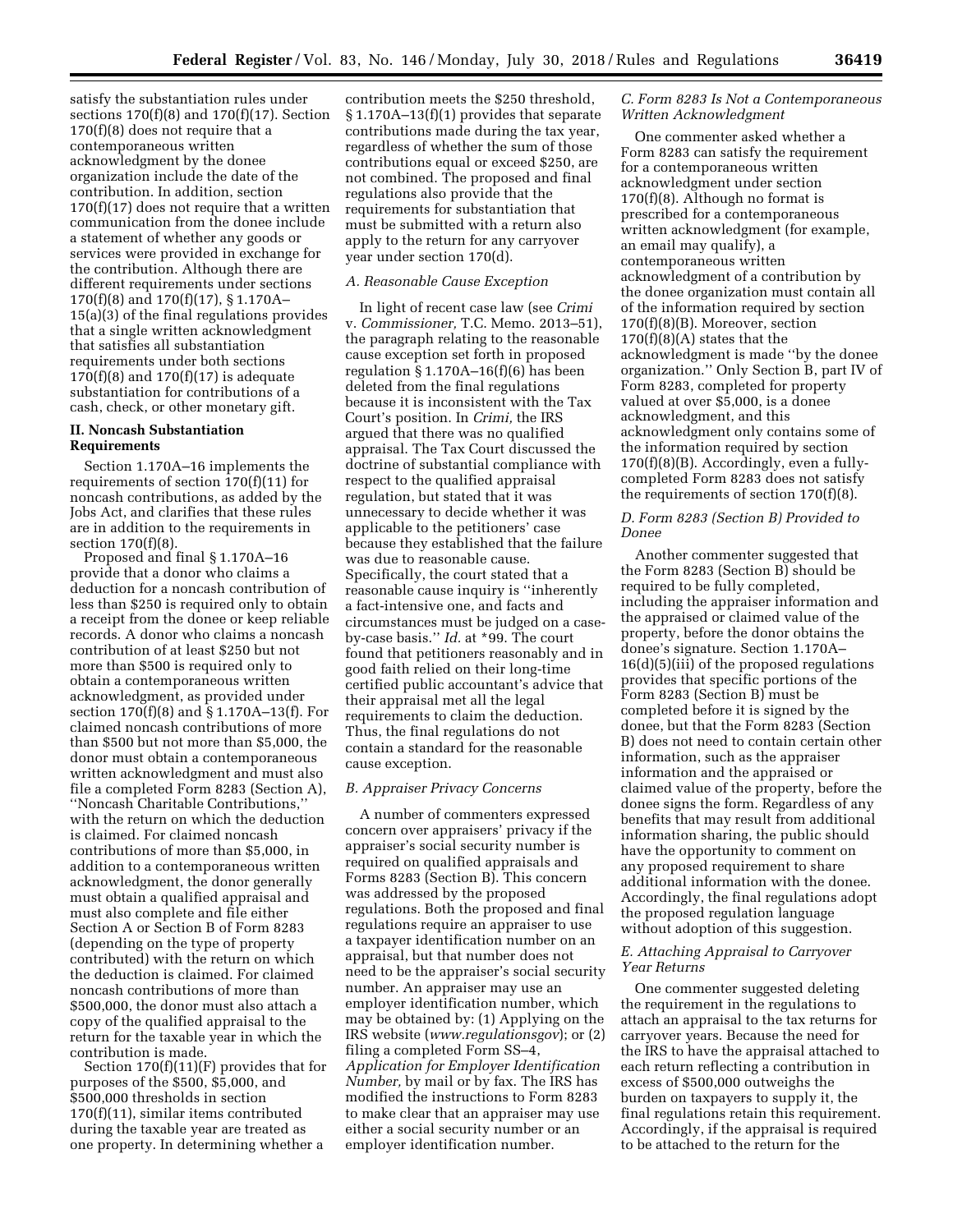contribution year, it must also be attached to the returns for the carryover years.

## **III. New Requirements for Qualified Appraisals and Qualified Appraisers**

As prescribed in section 170(f)(11)(E), as amended by the PPA, § 1.170A–17 of the proposed and final regulations provides definitions for *qualified appraisal* and *qualified appraiser.* 

### *A. Transitional Rule*

One commenter suggested that a transitional rule be included for § 1.170A–17 because additional time may be needed to meet the education and experience requirements in § 1.170A–17 for qualified appraisers. In order to provide appraisers with a reasonable amount of time to meet the new education and experience requirements, the final rules under § 1.170A–17 apply only to contributions made on or after January 1, 2019.

## *B. Definition of Generally Accepted Appraisal Standards*

Section  $170(f)(11)(E)(i)(II)$  provides that the term *qualified appraisal* means an appraisal that is conducted by a qualified appraiser in accordance with generally accepted appraisal standards. Generally accepted appraisal standards are defined in the proposed regulations at  $§ 1.170A-17(a)(2)$  as the "substance and principles of the Uniform Standards of Professional Appraisal Practice [USPAP], as developed by the Appraisal Standards Board of the Appraisal Foundation.'' Several commenters recommended that the final regulations require appraisal documents to be prepared ''in accordance with USPAP'' and not merely in accordance with the ''substance and principles of USPAP.'' Other commenters indicated that strict compliance with USPAP would eliminate use of all other appraisal standards, including some that are generally accepted in the appraisal industry. The Treasury Department and the IRS agree that it is beneficial to provide some flexibility by requiring conformity with appraisal standards that are consistent with the substance and principles of USPAP rather than requiring that all appraisals be prepared strictly in accordance with USPAP. Accordingly, the final regulations do not adopt the recommendation to require strict compliance with USPAP and retain the requirement of consistency with the substance and principles of **USPAP.** 

## *C. Education and Experience Requirement for Qualified Appraisers*

Section  $170(f)(11)(E)(ii)(I)$  and  $(iii)(I)$ and § 1.170A–17(b) of the proposed regulations provide that a qualified appraiser is an individual with verifiable education and experience in valuing the type of property for which the appraisal is performed. Some commenters reiterated suggestions made in response to Notice 2006–96 that the final regulations interpret the requirement in section  $170(f)(11)(E)$  that a qualified appraiser have verifiable ''education *and* experience'' as requiring verifiable ''education *or*  experience.'' The Treasury Department and the IRS did not adopt this suggestion in the proposed regulations, and do not do so in the final regulations, because it would be contrary to the clear language of the statute.

Section 1.170A–17(b)(4) of the proposed regulations requires an appraiser to specify in the appraisal the appraiser's education and experience in valuing the type of property and to make a declaration in the appraisal that, because of the appraiser's education and experience, the appraiser is qualified to make appraisals of the type of property being valued. A commenter suggested that, to meet the ''verifiable'' requirement in § 1.170A–17(b), the appraiser should be required to specify in the appraisal only that the appraiser is a qualified appraiser under § 1.170A– 17(b) and that the appraisal was prepared in accordance with the substance and principles of USPAP. The general statement of qualification suggested by the commenter does not demonstrate, as required under section  $170(f)(11)(E)(iii)(I)$ , that the appraiser has verifiable education and experience that qualifies the appraiser to prepare the appraisal for that type of property. Accordingly, the final regulations do not adopt this suggestion.

### *D. Parity Between* ''*Designation*'' *and*  ''*Education and Experience*''

Section 1.170A–17(b)(2)(i) of the proposed regulations provides that an individual is treated as having education and experience in valuing the type of property if, as of the date the individual signs the appraisal, the individual has satisfied the following requirements: (A) Successfully completed professional or college-level coursework in valuing the type of property and has two or more years of experience in valuing the type of property; or (B) earned a recognized appraiser designation for the type of property. One commenter suggested that it is much more difficult to earn a

designation from a generally recognized professional appraiser organization under § 1.170A–17(b)(2)(i)(B) than to satisfy the education and experience requirements under § 1.170A–  $17(b)(2)(i)(A)$ . The commenter suggested that the education and experience requirements be made more stringent. In enacting section 170(f)(11)(E), Congress intended to improve the accuracy of deductions claimed for noncash contributions by requiring qualified appraisers to meet more stringent qualification standards, including by requiring that both education and experience requirements be met. See H.R. Rep. No. 108–548, pt. 1, at 356 (2004). The requirements for education and experience in the proposed regulations are sufficiently stringent as intended by Congress. Accordingly, the final regulations do not adopt this suggestion and retain without modification the requirements for education and experience in the proposed regulations.

### *E. Satisfying Verifiable Education Requirement*

Section 170(f)(11)(E)(iii)(I) requires verifiable education and experience in valuing the type of property subject to the appraisal. Section 1.170A– 17(b)(2)(i)(A) of the proposed regulations provides that an individual is treated as having education and experience in valuing the type of property if, as of the date the individual signs the appraisal, the individual has successfully completed (for example, received a passing grade on a final examination) professional or collegelevel coursework in valuing the type of property, and has two or more years of experience in valuing the type of property. One commenter asked whether attendance at a training event that does not include a final examination meets the requirement of successful completion of coursework. The reference to a passing grade on a final examination in § 1.170A–  $17(b)(2)(i)(A)$  is merely an example of what is considered successful completion of professional or collegelevel coursework, and other evidence of successful completion may be sufficient. However, mere attendance at a training event is not sufficient, and evidence of successful completion of coursework is necessary under the final regulations.

## *F. Education Provided by Trade Organization*

Two commenters pointed out that, in addition to generally recognized professional appraiser organizations, a generally recognized professional trade organization may provide coursework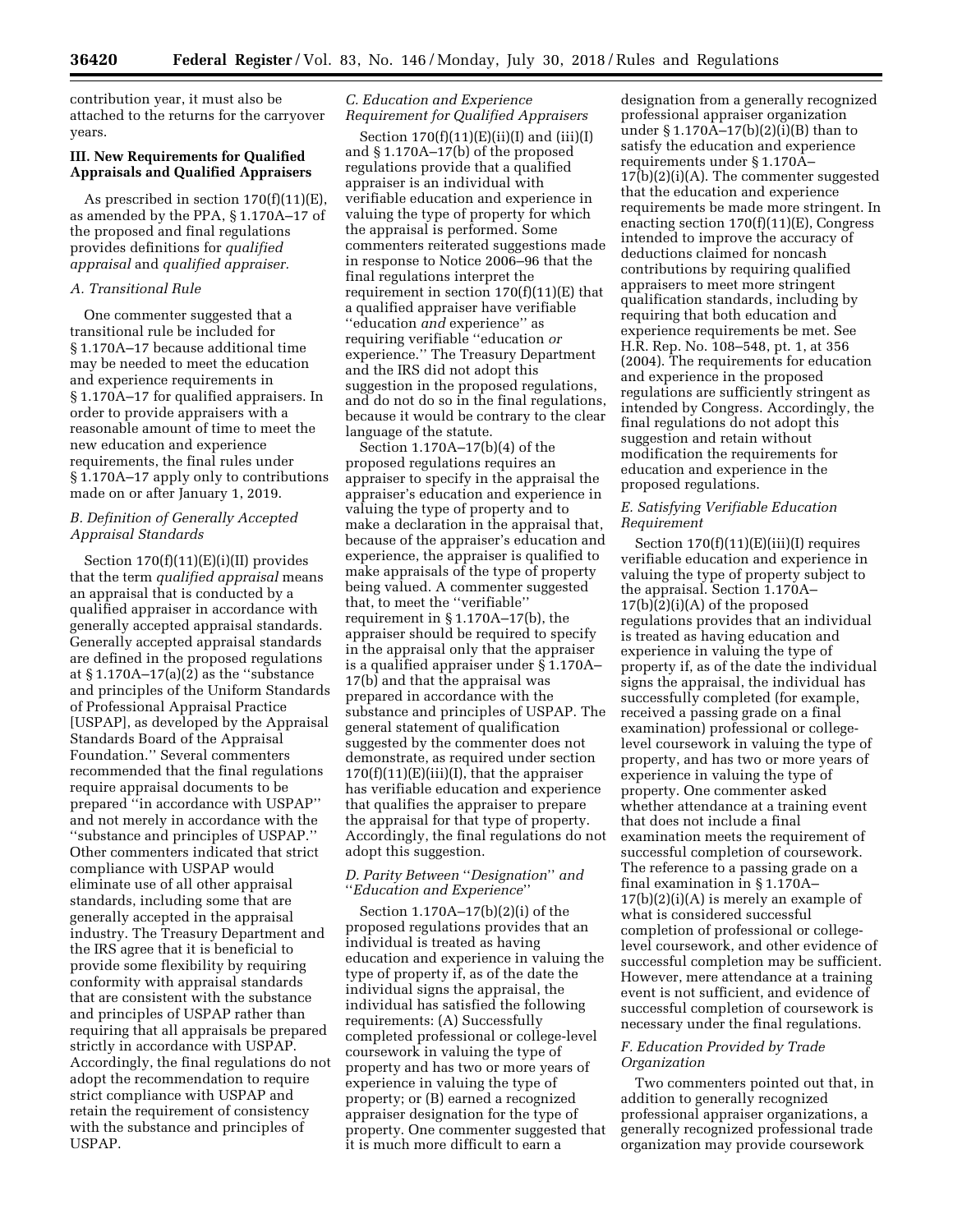that satisfies the requirement for verifiable education in valuing the type of property under § 1.170A–  $17(b)(2)(i)(A)$  and  $(ii)(B)$ . The Treasury Department and the IRS agree with this comment, and the final regulations provide that an appraiser also can satisfy § 1.170A–17(b)(2)(i)(A) and (ii)(B) by successfully completing coursework in valuing the type of property from a generally recognized professional trade organization.

### *G. Examples of Generally Recognized Professional Appraiser Organizations*

Some commenters objected to the references in the proposed regulations to designations conferred by one particular organization as examples of recognized appraiser designations. The Treasury Department and the IRS do not require or prefer the designation of any particular appraiser organization, and, therefore, the final regulations do not contain examples of any designations.

### **IV. Additional Comments**

A number of commenters requested that the Treasury Department and the IRS provide that the final regulations apply to charitable contributions for all federal tax purposes, including estate and gift tax. These regulations are promulgated under Jobs Act and PPA provisions that apply only to income tax deductions for charitable contributions under section 170. No substantive changes were made to the proposed regulations in response to these comments because these comments were beyond the scope of the proposed regulations.

Some commenters suggested that appraisers be allowed to use certain IRS valuation tables, such as those for charitable remainder trusts, other remainder interests in property, and life insurance policies, instead of a qualified appraisal. These tables may be used to value property in certain other contexts, but they do not necessarily provide a fair market value of the property contributed. Therefore, these tables are not acceptable substitutes for a qualified appraisal to substantiate deductions for charitable contributions under section 170.

Another commenter suggested that taxpayers should not be required to substantiate their charitable contribution deduction with a qualified appraisal when they purchase medical equipment, such as a Magnetic Resonance Imaging (MRI) machine, and donate the equipment to a qualified organization. The purchase price of the medical equipment may differ from its fair market value. A qualified appraisal prepared by a qualified appraiser is

required to determine the fair market value at the time of contribution. Therefore, no changes were made to the proposed regulations in response to this comment.

### *Effect on Other Documents*

Notice 2006–96 provides transitional guidance on the definitions of *qualified appraisal* and *qualified appraiser* under section 170(f)(11). Notice 2006–110 provides transitional guidance under section  $170(f)(17)$  for substantiating charitable contributions made by payroll deduction. Notice 2008–16 provides transitional guidance under section 170(f)(17) for substantiating a one-time, lump-sum charitable contribution of a cash, check, or other monetary gift made through the CFC or a similar program. All three notices provide that taxpayers may rely on the notices until final regulations are effective. Accordingly, Notice 2006–110 and Notice 2008–16 are obsolete as of July 30, 2018 and Notice 2006–96 is obsolete as of January 1, 2019.

## **V. Applicability Dates**

In general, §§ 1.170A–15, 1.170A–16, and 1.170A–18 apply to contributions made after July 30, 2018. Section 1.170A–17 applies to contributions made on or after January 1, 2019. Taxpayers are reminded that the effective dates of the Jobs Act and the PPA relating to substantiating and reporting charitable contributions precede the effective date of these final regulations, and the Jobs Act and the PPA apply in accordance with their applicability dates. *See* Notice 2006–96.

## *Special Analyses*

This regulation is not subject to review under section 6(b) of Executive Order 12866 pursuant to the Memorandum of Agreement (April 11, 2018) between the Department of the Treasury and the Office of Management and Budget regarding review of tax regulations. Further it is hereby certified that these regulations will not have a significant economic impact on a substantial number of small entities. Accordingly, a Regulatory Flexibility Analysis under the Regulatory Flexibility Act (5 U.S.C. chapter 6) is not required. Although this rule could affect a substantial number of small entities, any economic impact is expected to be minimal. The final rule provides clarifications and simplifications to the existing substantiation and reporting requirements for charitable contributions and are designed to reduce the burden on taxpayers. Further, any substantiation and

reporting rules contained in these final regulations that are in addition to the rules in current regulations reflect statutory substantiation and reporting requirements. Pursuant to section 7805(f) of the Internal Revenue Code, the notice of proposed rulemaking preceding this regulation was submitted to the Chief Counsel for Advocacy of the Small Business Administration for comment on its impact on small business, and no comments were received.

#### *Drafting Information*

The principal author of these regulations is Charles Gorham of the Office of Associate Chief Counsel (Income Tax and Accounting). Other personnel from the Treasury Department and the IRS participated in their development.

## **List of Subjects**

#### *26 CFR Part 1*

Income taxes, Reporting and recordkeeping requirements.

#### *26 CFR Part 602*

Reporting and recordkeeping requirements.

### **Adoption of Amendments to the Regulations**

Accordingly, 26 CFR parts 1 and 602 are amended as follows:

#### **PART 1—INCOME TAXES**

■ **Paragraph 1.** The authority citation for part 1 amended by adding sectional authorities for §§ 1.170A–15 through 1.170A–18 in numerical order to read in part as follows:

**Authority:** 26 U.S.C. 7805 \* \* \* \* \* \* \* \*

- § 1.170A–15 also issued under 26 U.S.C. 170(a)(1).
- § 1.170A–16 also issued under 26 U.S.C. 170(a)(1) and 170(f)(11).
- § 1.170A–17 also issued under 26 U.S.C. 170(a)(1) and 170(f)(11).
- § 1.170A–18 also issued under 26 U.S.C. 170(a)(1).

# **§§ 1.170–0, 1.170–1, and 1.170–2 [Removed]**

\* \* \* \* \*

■ **Par. 2.** Sections 1.170–0, 1.170–1, and 1.170–2 are removed.

■ **Par. 3.** Section 1.170A–1 is amended by revising the third sentence of paragraph (a) and adding two sentences to the end of paragraph (k) to read as follows:

## **§ 1.170A–1 Charitable, etc., contributions and gifts; allowance of deduction.**

*(a)* \* \* \* For rules relating to record keeping and return requirements in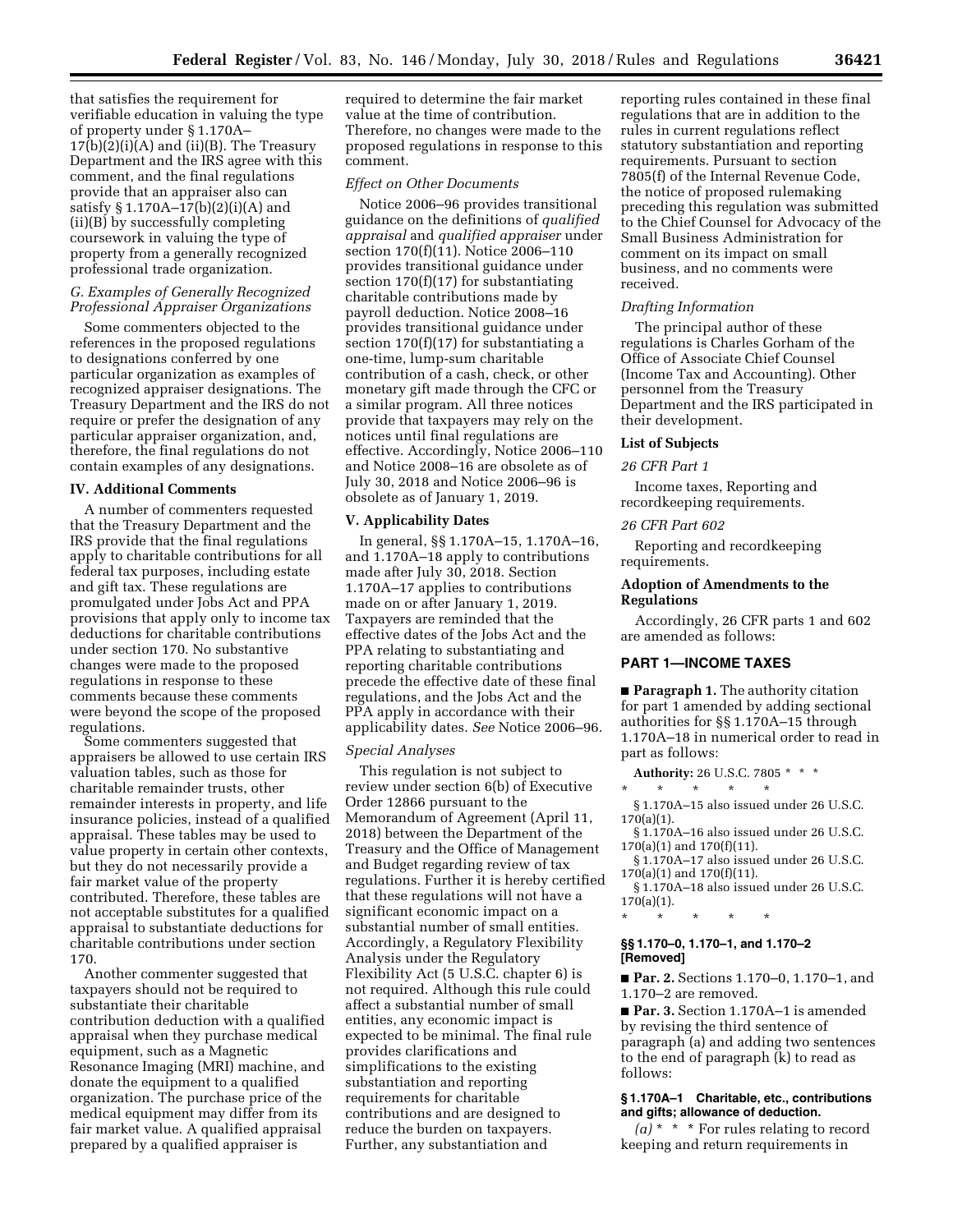support of deductions for charitable contributions (whether by an itemizing or nonitemizing taxpayer), see §§ 1.170A–13, 1.170A–14, 1.170A–15, 1.170A–16, 1.170A–17, and  $1.170A-18.$  \* \* \* \* \* \* \* \*

 $(k)$  \* \* \* The third sentence of paragraph (a) applies as provided in the sections referenced in that sentence.

■ **Par. 4.** Section 1.170A-13 is amended by revising the heading to read as follows:

#### **§ 1.170A–13 Recordkeeping and return requirements for deductions for charitable contributions.**

\* \* \* \* \*

■ **Par. 5.** Section 1.170A-14 is amended by revising paragraphs (i) and (j) to read as follows:

## **§ 1.170A–14. Qualified conservation contributions.**

\* \* \* \* \* (i) *Substantiation requirement.* If a taxpayer makes a qualified conservation contribution and claims a deduction, the taxpayer must maintain written records of the fair market value of the underlying property before and after the donation and the conservation purpose furthered by the donation, and such information shall be stated in the taxpayer's income tax return if required by the return or its instructions. See also § 1.170A–13(c) (relating to substantiation requirements for deductions in excess of \$5,000 for charitable contributions made on or before July 30, 2018); § 1.170A–16(d) (relating to substantiation of charitable contributions of more than \$5,000 made after July 30, 2018); § 1.170A–17 (relating to the definitions of qualified appraisal and qualified appraiser for substantiation of contributions made on or after January 1, 2019); and section 6662 (relating to the imposition of an accuracy-related penalty on underpayments). Taxpayers may rely on the rules in § 1.170A–16(d) for contributions made after June 3, 2004, or appraisals prepared for returns or submissions filed after August 17, 2006. Taxpayers may rely on the rules in § 1.170A–17 for appraisals prepared for returns or submissions filed after August 17, 2006.

(j) *Effective/applicability dates.*  Except as otherwise provided in § 1.170A–14(g)(4)(ii) and § 1.170A–14(i), this section applies only to contributions made on or after December 18, 1980.

■ Par. 6. Section 1.170A-15 is added to read as follows:

#### **§ 1.170A–15 Substantiation requirements for charitable contribution of a cash, check, or other monetary gift.**

(a) *In general*—(1) *Bank record or written communication required.* No deduction is allowed under sections  $170(a)$  and  $170(f)(17)$  for a charitable contribution in the form of a cash, check, or other monetary gift, as described in paragraph (b)(1) of this section, unless the donor substantiates the deduction with a bank record, as described in paragraph (b)(2) of this section, or a written communication, as described in paragraph (b)(3) of this section, from the donee showing the name of the donee, the date of the contribution, and the amount of the contribution.

(2) *Additional substantiation required for contributions of \$250 or more.* No deduction is allowed under section 170(a) for any contribution of \$250 or more unless the donor substantiates the contribution with a contemporaneous written acknowledgment, as described in section 170(f)(8) and § 1.170A–13(f), from the donee.

(3) *Single document may be used.* The requirements of paragraphs (a)(1) and (2) of this section may be met by a single document that contains all the information required by paragraphs (a)(1) and (2) of this section, if the document is obtained by the donor no later than the date prescribed by paragraph (c) of this section.

(b) *Terms*—(1) *Monetary gift* includes a transfer of a gift card redeemable for cash, and a payment made by credit card, electronic fund transfer (as described in section 5061(e)(2)), an online payment service, or payroll deduction.

(2) *Bank record* includes a statement from a financial institution, an electronic fund transfer receipt, a canceled check, a scanned image of both sides of a canceled check obtained from a bank website, or a credit card statement.

(3) *Written communication* includes email.

(c) *Deadline for receipt of substantiation.* The substantiation described in paragraph (a) of this section must be received by the donor on or before the earlier of—

(1) The date the donor files the original return for the taxable year in which the contribution was made; or

(2) The due date, including any extension, for filing the donor's original return for that year.

(d) *Special rules*—(1) *Contributions made by payroll deduction.* In the case of a charitable contribution made by payroll deduction, a donor is treated as meeting the requirements of section

 $170(f)(17)$  and paragraph (a) of this section if, no later than the date described in paragraph (c) of this section, the donor obtains—

(i) A pay stub, Form W–2, ''Wage and Tax Statement,'' or other employerfurnished document that sets forth the amount withheld during the taxable year for payment to a donee; and

(ii) A pledge card or other document prepared by or at the direction of the donee that shows the name of the donee.

(2) *Distributing organizations as donees.* The following organizations are treated as donees for purposes of section  $170(f)(17)$  and paragraph (a) of this section, even if the organization (pursuant to the donor's instructions or otherwise) distributes the amount received to one or more organizations described in section 170(c):

(i) An organization described in section 170(c).

(ii) An organization described in 5 CFR 950.105 (a Principal Combined Fund Organization (PCFO) for purposes of the Combined Federal Campaign (CFC)) and acting in that capacity. For purposes of the requirement for a written communication under section 170(f)(17), if the donee is a PCFO, the name of the local CFC campaign may be treated as the name of the donee organization.

(e) *Substantiation of out-of-pocket expenses.* Paragraph (a)(1) of this section does not apply to a donor who incurs unreimbursed expenses of less than \$250 incident to the rendition of services, within the meaning of § 1.170A–1(g). For substantiation of unreimbursed out-of-pocket expenses of \$250 or more, see § 1.170A–13(f)(10).

(f) *Charitable contributions made by partnership or S corporation.* If a partnership or an S corporation makes a charitable contribution, the partnership or S corporation is treated as the donor for purposes of section  $170(f)(17)$  and paragraph (a) of this section.

(g) *Transfers to certain trusts.* The requirements of section 170(f)(17) and paragraphs (a)(1) and (3) of this section do not apply to a transfer of a cash, check, or other monetary gift to a trust described in section 170(f)(2)(B); a charitable remainder annuity trust, as described in section 664(d)(1) and the corresponding regulations; or a charitable remainder unitrust, as described in section  $664(d)(2)$  or  $(d)(3)$ and the corresponding regulations. The requirements of section 170(f)(17) and paragraphs (a)(1) and (2) of this section do apply, however, to a transfer to a pooled income fund, as defined in section 642(c)(5).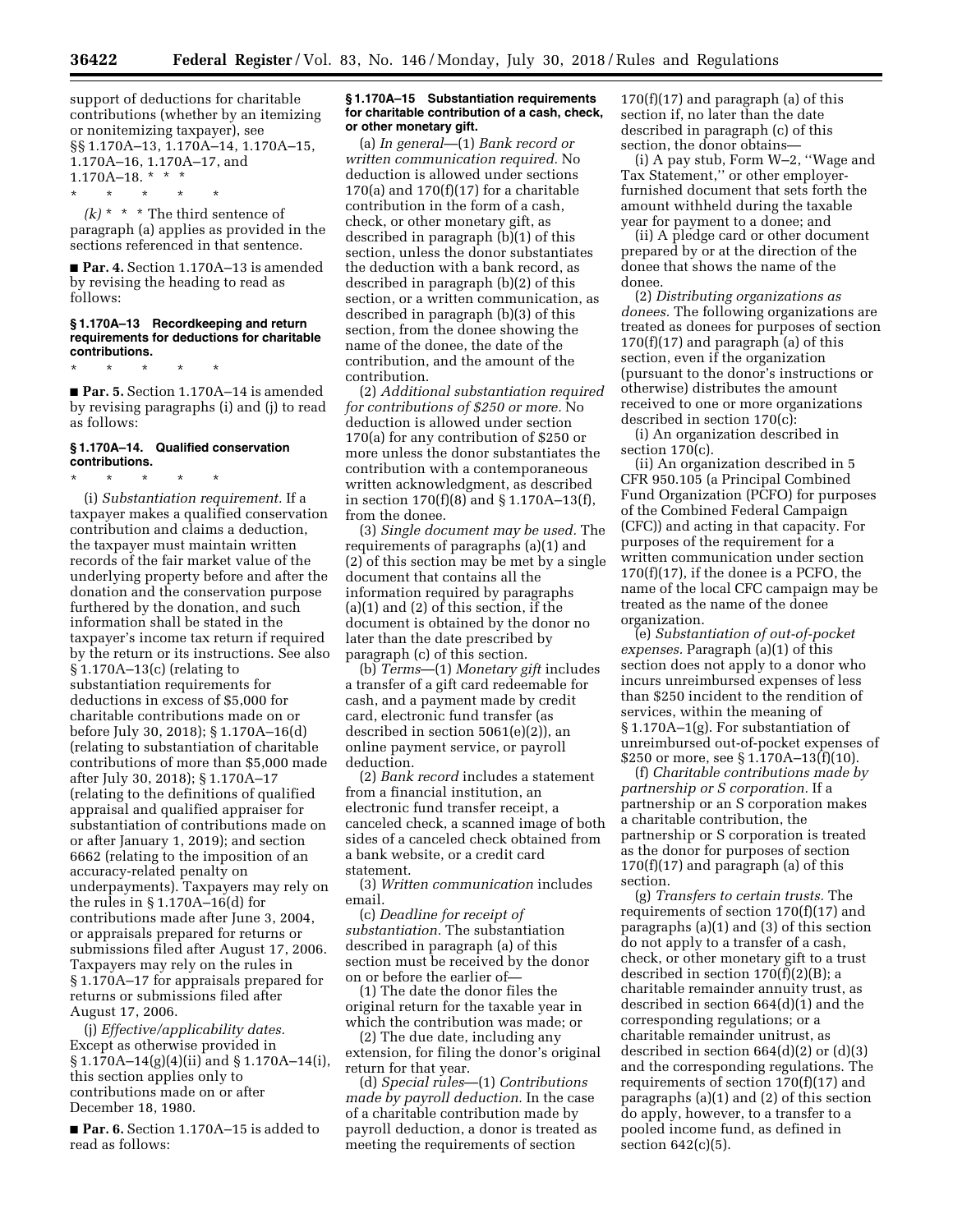(h) *Effective/applicability date.* This section applies to contributions made after July 30, 2018. Taxpayers may rely on the rules of this section for contributions made in taxable years beginning after August 17, 2006.

■ **Par. 7.** Section 1.170A–16 is added to read as follows:

#### **§ 1.170A–16 Substantiation and reporting requirements for noncash charitable contributions.**

(a) *Substantiation of charitable contributions of less than \$250*—(1) *Individuals, partnerships, and certain corporations required to obtain receipt.*  Except as provided in paragraph (a)(2) of this section, no deduction is allowed under section 170(a) for a noncash charitable contribution of less than \$250 by an individual, partnership, S corporation, or C corporation that is a personal service corporation or closely held corporation unless the donor maintains for each contribution a receipt from the donee showing the following information:

(i) The name and address of the donee;

(ii) The date of the contribution;

(iii) A description of the property in sufficient detail under the circumstances (taking into account the value of the property) for a person who is not generally familiar with the type of property to ascertain that the described property is the contributed property; and

(iv) In the case of securities, the name of the issuer, the type of security, and whether the securities are publicly traded securities within the meaning of  $§ 1.170A-13(c)(7)(xi).$ 

(2) *Substitution of reliable written records*—(i) *In general.* If it is impracticable to obtain a receipt (for example, where a donor deposits property at a donee's unattended drop site), the donor may satisfy the recordkeeping rules of this paragraph (a) by maintaining reliable written records, as described in paragraphs (a)(2)(ii) and (iii) of this section, for the contributed property.

(ii) *Reliable written records.* The reliability of written records is to be determined on the basis of all of the facts and circumstances of a particular case, including the proximity in time of the written record to the contribution.

(iii) *Contents of reliable written records.* Reliable written records must include—

(A) The information required by paragraph (a)(1) of this section;

(B) The fair market value of the property on the date the contribution was made;

(C) The method used in determining the fair market value; and

(D) In the case of a contribution of clothing or a household item as defined in § 1.170A–18(c), the condition of the item.

(3) *Additional substantiation rules may apply.* For additional substantiation rules, see paragraph (f) of this section.

(b) *Substantiation of charitable contributions of \$250 or more but not more than \$500.* No deduction is allowed under section 170(a) for a noncash charitable contribution of \$250 or more but not more than \$500 unless the donor substantiates the contribution with a contemporaneous written acknowledgment, as described in section 170(f)(8) and § 1.170A–13(f).

(c) *Substantiation of charitable contributions of more than \$500 but not more than \$5,000*—(1) *In general.* No deduction is allowed under section 170(a) for a noncash charitable contribution of more than \$500 but not more than \$5,000 unless the donor substantiates the contribution with a contemporaneous written acknowledgment, as described in section 170(f)(8) and § 1.170A–13(f), and meets the applicable requirements of this section.

(2) *Individuals, partnerships, and certain corporations also required to file Form 8283 (Section A).* No deduction is allowed under section 170(a) for a noncash charitable contribution of more than \$500 but not more than \$5,000 by an individual, partnership, S corporation, or C corporation that is a personal service corporation or closely held corporation unless the donor completes Form 8283 (Section A), ''Noncash Charitable Contributions,'' as provided in paragraph (c)(3) of this section, or a successor form, and files it with the return on which the deduction is claimed.

(3) *Completion of Form 8283 (Section A).* A completed Form 8283 (Section A) includes—

(i) The donor's name and taxpayer identification number (for example, a social security number or employer identification number);

(ii) The name and address of the donee;

(iii) The date of the contribution; (iv) The following information about the contributed property:

(A) A description of the property in sufficient detail under the circumstances, taking into account the value of the property, for a person who is not generally familiar with the type of property to ascertain that the described property is the contributed property;

(B) In the case of real or tangible personal property, the condition of the property;

(C) In the case of securities, the name of the issuer, the type of security, and whether the securities are publicly traded securities within the meaning of  $§ 1.170A-13(c)(7)(xi);$ 

(D) The fair market value of the property on the date the contribution was made and the method used in determining the fair market value;

(E) The manner of acquisition (for example, by purchase, gift, bequest, inheritance, or exchange), and the approximate date of acquisition of the property by the donor (except that in the case of a contribution of publicly traded securities as defined in § 1.170A–  $13(c)(7)(xi)$ , a representation that the donor held the securities for more than one year is sufficient) or, if the property was created, produced, or manufactured by or for the donor, the approximate date the property was substantially completed;

(F) The cost or other basis, adjusted as provided by section 1016, of the property (except that the cost or basis is not required for contributions of publicly traded securities (as defined in § 1.170A–13(c)(7)(xi)) that would have resulted in long-term capital gain if sold on the contribution date, unless the donor has elected to limit the deduction to basis under section 170(b)(1)(C)(iii));

(G) In the case of tangible personal property, whether the donee has certified it for a use related to the purpose or function constituting the donee's basis for exemption under section 501, or in the case of a governmental unit, an exclusively public purpose; and

(v) Any other information required by Form 8283 (Section A) or the instructions to Form 8283 (Section A).

(4) *Additional requirement for certain vehicle contributions.* In the case of a contribution of a qualified vehicle described in section 170(f)(12)(E) for which an acknowledgment by the donee organization is required under section  $170(f)(12)(D)$ , the donor must attach a copy of the acknowledgment to the Form 8283 (Section A) for the return on which the deduction is claimed.

(5) *Additional substantiation rules may apply.* For additional substantiation rules, see paragraph (f) of this section.

(d) *Substantiation of charitable contributions of more than \$5,000*—(1) *In general.* Except as provided in paragraph (d)(2) of this section, no deduction is allowed under section 170(a) for a noncash charitable contribution of more than \$5,000 unless the donor—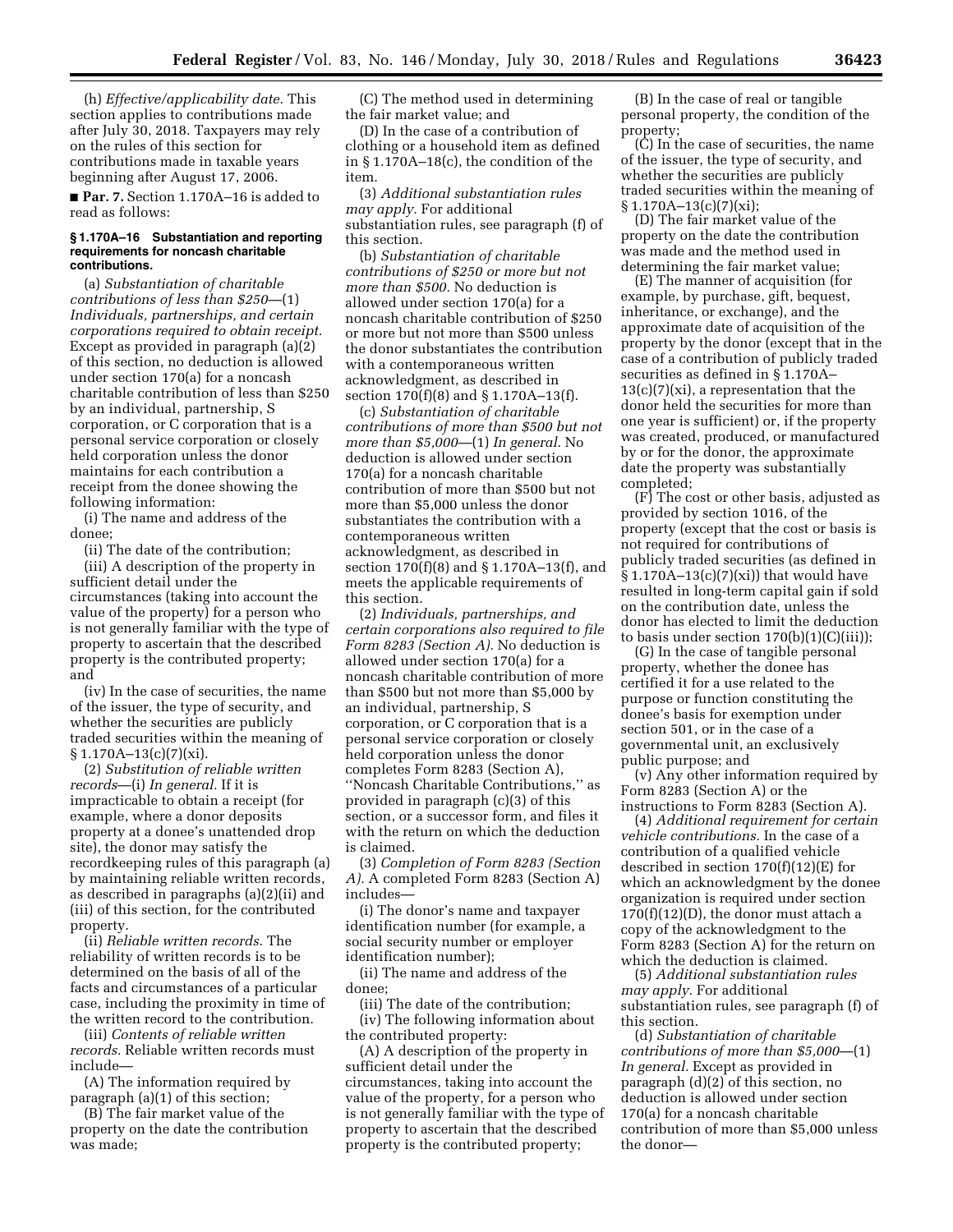(i) Substantiates the contribution with a contemporaneous written acknowledgment, as described in section 170(f)(8) and § 1.170A–13(f);

(ii) Obtains a qualified appraisal, as defined in § 1.170A–17(a)(1), prepared by a qualified appraiser, as defined in § 1.170A–17(b)(1); and

(iii) Completes Form 8283 (Section B), as provided in paragraph (d)(3) of this section, or a successor form, and files it with the return on which the deduction is claimed.

(2) *Exception for certain noncash contributions.* A qualified appraisal is not required, and a completed Form 8283 (Section A) containing the information required in paragraph (c)(3) of this section meets the requirements of paragraph (d)(1)(iii) of this section for contributions of—

(i) Publicly traded securities as defined in § 1.170A–13(c)(7)(xi);

(ii) Property described in section  $170(e)(1)\overline{(B)}$ (iii) (certain intellectual property);

(iii) A qualified vehicle described in section  $170(f)(12)(A)(ii)$  for which an acknowledgment under section  $170(f)(12)(B)(iii)$  is provided; and

(iv) Property described in section 1221(a)(1) (inventory and property held by the donor primarily for sale to customers in the ordinary course of the donor's trade or business).

(3) *Completed Form 8283 (Section B).*  A completed Form 8283 (Section B) includes—

(i) The donor's name and taxpayer identification number (for example, a social security number or employer identification number);

(ii) The donee's name, address, taxpayer identification number, signature, the date signed by the donee, and the date the donee received the property;

(iii) The appraiser's name, address, taxpayer identification number, appraiser declaration, as described in paragraph (d)(4) of this section, signature, and the date signed by the appraiser;

(iv) The following information about the contributed property:

(A) The fair market value on the valuation effective date, as defined in  $§ 1.170A - 17(a)(5)(i).$ 

(B) A description in sufficient detail under the circumstances, taking into account the value of the property, for a person who is not generally familiar with the type of property to ascertain that the described property is the contributed property.

(C) In the case of real property or tangible personal property, the condition of the property;

(v) The manner of acquisition (for example, by purchase, gift, bequest,

inheritance, or exchange), and the approximate date of acquisition of the property by the donor, or, if the property was created, produced, or manufactured by or for the donor, the approximate date the property was substantially completed;

(vi) The cost or other basis of the property, adjusted as provided by section 1016;

(vii) A statement explaining whether the charitable contribution was made by means of a bargain sale and, if so, the amount of any consideration received for the contribution; and

(viii) Any other information required by Form 8283 (Section B) or the instructions to Form 8283 (Section B).

(4) *Appraiser declaration.* The appraiser declaration referred to in paragraph (d)(3)(iii) of this section must include the following statement: ''I understand that my appraisal will be used in connection with a return or claim for refund. I also understand that, if there is a substantial or gross valuation misstatement of the value of the property claimed on the return or claim for refund that is based on my appraisal, I may be subject to a penalty under section 6695A of the Internal Revenue Code, as well as other applicable penalties. I affirm that I have not been at any time in the three-year period ending on the date of the appraisal barred from presenting evidence or testimony before the Department of the Treasury or the Internal Revenue Service pursuant to 31 U.S.C. 330(c).''

(5) *Donee signature*—(i) *Person authorized to sign.* The person who signs Form 8283 (Section B) for the donee must be either an official authorized to sign the tax or information returns of the donee, or a person specifically authorized to sign Forms 8283 (Section B) by that official. In the case of a donee that is a governmental unit, the person who signs Form 8283 (Section B) for the donee must be an official of the governmental unit.

(ii) *Effect of donee signature.* The signature of the donee on Form 8283 (Section B) does not represent concurrence in the appraised value of the contributed property. Rather, it represents acknowledgment of receipt of the property described in Form 8283 (Section B) on the date specified in Form 8283 (Section B) and that the donee understands the information reporting requirements imposed by section 6050L and § 1.6050L–1.

(iii) *Certain information not required on Form 8283 (Section B) before donee signs.* Before Form 8283 (Section B) is signed by the donee, Form 8283 (Section B) must be completed (as

described in paragraph (d)(3) of this section), except that it is not required to contain the following:

(A) The appraiser declaration or information about the qualified appraiser.

(B) The manner or date of acquisition. (C) The cost or other basis of the

property. (D) The appraised fair market value of

the contributed property. (E) The amount claimed as a charitable contribution.

(6) *Additional substantiation rules* 

*may apply.* For additional

substantiation rules, see paragraph (f) of this section.

(7) *More than one appraiser.* More than one appraiser may appraise the donated property. If more than one appraiser appraises the property, the donor does not have to use each appraiser's appraisal for purposes of substantiating the charitable contribution deduction under this paragraph (d). If the donor uses the appraisal of more than one appraiser, or if two or more appraisers contribute to a single appraisal, each appraiser shall comply with the requirements of this paragraph (d) and the requirements in § 1.170A–17, including signing the qualified appraisal and appraisal summary.

(e) *Substantiation of noncash charitable contributions of more than \$500,000*—(1) *In general.* Except as provided in paragraph (e)(2) of this section, no deduction is allowed under section 170(a) for a noncash charitable contribution of more than \$500,000 unless the donor—

(i) Substantiates the contribution with a contemporaneous written acknowledgment, as described in section 170(f)(8) and § 1.170A–13(f);

(ii) Obtains a qualified appraisal, as defined in § 1.170A–17(a)(1), prepared by a qualified appraiser, as defined in § 1.170A–17(b)(1);

(iii) Completes, as described in paragraph (d)(3) of this section, Form 8283 (Section B) and files it with the return on which the deduction is claimed; and

(iv) Attaches the qualified appraisal of the property to the return on which the deduction is claimed.

(2) *Exception for certain noncash contributions.* For contributions of property described in paragraph (d)(2) of this section, a qualified appraisal is not required, and a completed Form 8283 (Section A), containing the information required in paragraph (c)(3) of this section, meets the requirements of paragraph (e)(1)(iii) of this section.

(3) *Additional substantiation rules may apply.* For additional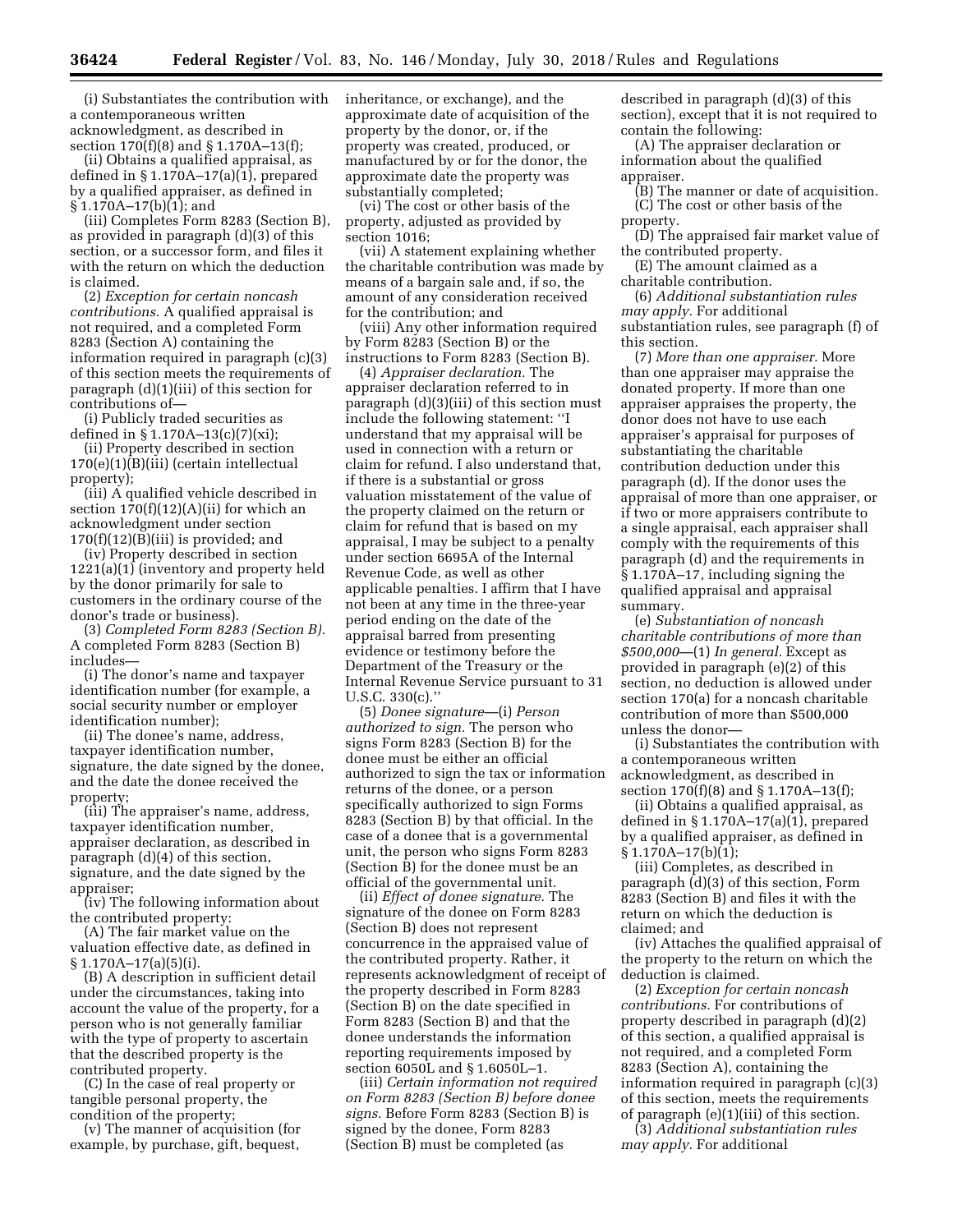substantiation rules, see paragraph (f) of this section.

(f) *Additional substantiation rules*— (1) *Form 8283 (Section B) furnished by donor to donee.* A donor who presents a Form 8283 (Section B) to a donee for signature must furnish to the donee a copy of the Form 8283 (Section B).

(2) *Number of Forms 8283 (Section A or Section B)*—(i) *In general.* For each item of contributed property for which a Form 8283 (Section A or Section B) is required under paragraphs (c), (d), or (e) of this section, a donor must attach a separate Form 8283 (Section A or Section B) to the return on which the deduction for the item is claimed.

(ii) *Exception for similar items.* The donor may attach a single Form 8283 (Section A or Section B) for all similar items of property, as defined in § 1.170A–13(c)(7)(iii), contributed to the same donee during the donor's taxable year, if the donor includes on Form 8283 (Section A or Section B) the information required by paragraph (c)(3) or (d)(3) of this section for each item of property.

(3) *Substantiation requirements for carryovers of noncash contribution deductions.* The rules in paragraphs (c), (d), and (e) of this section (regarding substantiation that must be submitted with a return) also apply to the return for any carryover year under section 170(d).

(4) *Partners and S corporation shareholders*—(i) *Form 8283 (Section A or Section B) must be provided to partners and S corporation shareholders.* If the donor is a partnership or S corporation, the donor must provide a copy of the completed Form 8283 (Section A or Section B) to every partner or shareholder who receives an allocation of a charitable contribution deduction under section 170 for the property described in Form 8283 (Section A or Section B). Similarly, a recipient partner or shareholder that is a partnership or S corporation must provide a copy of the completed Form 8283 (Section A or Section B) to each of its partners or shareholders who receives an allocation of a charitable contribution deduction under section 170 for the property described in Form 8283 (Section A or Section B).

(ii) *Partners and S corporation shareholders must attach Form 8283 (Section A or Section B) to return.* A partner of a partnership or shareholder of an S corporation who receives an allocation of a charitable contribution deduction under section 170 for property to which paragraph (c), (d), or (e) of this section applies must attach a copy of the partnership's or S corporation's completed Form 8283

(Section A or Section B) to the return on which the deduction is claimed.

(5) *Determination of deduction amount for purposes of substantiation rules*—(i) *In general.* In determining whether the amount of a donor's deduction exceeds the amounts set forth in section 170(f)(11)(B) (noncash contributions exceeding \$500), 170(f)(11)(C) (noncash contributions exceeding \$5,000), or 170(f)(11)(D) (noncash contributions exceeding \$500,000), the rules of paragraphs (f)(5)(ii) and (iii) of this section apply.

(ii) *Similar items of property must be aggregated.* Under section 170(f)(11)(F), the donor must aggregate the amount claimed as a deduction for all similar items of property, as defined in § 1.170A–13(c)(7)(iii), contributed during the taxable year. For rules regarding the number of qualified appraisals and Forms 8283 (Section A or Section B) required if similar items of property are contributed, see § 1.170A–  $13(c)(3)(iv)(A)$  and  $(4)(iv)(B)$ .

(iii) *For contributions of certain inventory and scientific property, excess of amount claimed over cost of goods sold taken into account*—(A) *In general.*  In determining the amount of a donor's contribution of property to which section 170(e)(3) (relating to contributions of inventory and other property) or (e)(4) (relating to contributions of scientific property used for research) applies, the donor must take into account only the excess of the amount claimed as a deduction over the amount that would have been treated as the cost of goods sold if the donor had sold the contributed property to the donee.

(B) *Example.* The following example illustrates the rule of this paragraph  $(f)(5)(iii)$ :

*Example. X* Corporation makes a contribution of inventory described in section 1221(a)(2). The contribution, described in section 170(e)(3), is for the care of the needy. The cost of the property to *X*  Corporation is \$5,000 and the fair market value of the property at the time of the contribution is \$11,000. Pursuant to section 170(e)(3)(B), *X* Corporation claims a charitable contribution deduction of \$8,000  $($5,000 + \frac{1}{2} \times ($11,000 - 5,000) = $8,000).$ The amount taken into account for purposes of determining the \$5,000 threshold of paragraph (d) of this section is \$3,000  $($ \$8,000 $-$ \$5,000).

(g) *Effective/applicability date.* This section applies to contributions made after July 30, 2018. Taxpayers may rely on the rules of this section for contributions made after June 3, 2004, or appraisals prepared for returns or submissions filed after August 17, 2006. ■ **Par. 8.** Section 1.170A–17 is added to read as follows:

### **§ 1.170A–17 Qualified appraisal and qualified appraiser.**

(a) *Qualified appraisal*—(1) *Definition.* For purposes of section 170(f)(11) and § 1.170A–16(d)(1)(ii) and (e)(1)(ii), the term *qualified appraisal*  means an appraisal document that is prepared by a qualified appraiser (as defined in paragraph (b)(1) of this section) in accordance with generally accepted appraisal standards (as defined in paragraph (a)(2) of this section) and otherwise complies with the requirements of this paragraph (a).

(2) *Generally accepted appraisal standards defined.* For purposes of paragraph (a)(1) of this section, *generally accepted appraisal standards*  means the substance and principles of the Uniform Standards of Professional Appraisal Practice, as developed by the Appraisal Standards Board of the Appraisal Foundation.

(3) *Contents of qualified appraisal.* A qualified appraisal must include—

(i) The following information about the contributed property:

(A) A description in sufficient detail under the circumstances, taking into account the value of the property, for a person who is not generally familiar with the type of property to ascertain that the appraised property is the contributed property.

(B) In the case of real property or tangible personal property, the condition of the property.

(C) The valuation effective date, as defined in paragraph (a)(5)(i) of this section.

(D) The fair market value, within the meaning of  $\S 1.170A-1(c)(2)$ , of the contributed property on the valuation effective date;

(ii) The terms of any agreement or understanding by or on behalf of the donor and donee that relates to the use, sale, or other disposition of the contributed property, including, for example, the terms of any agreement or understanding that—

(A) Restricts temporarily or permanently a donee's right to use or dispose of the contributed property;

(B) Reserves to, or confers upon, anyone, other than a donee or an organization participating with a donee in cooperative fundraising, any right to the income from the contributed property or to the possession of the property, including the right to vote contributed securities, to acquire the property by purchase or otherwise, or to designate the person having income, possession, or right to acquire; or (C) Earmarks contributed property for

a particular use;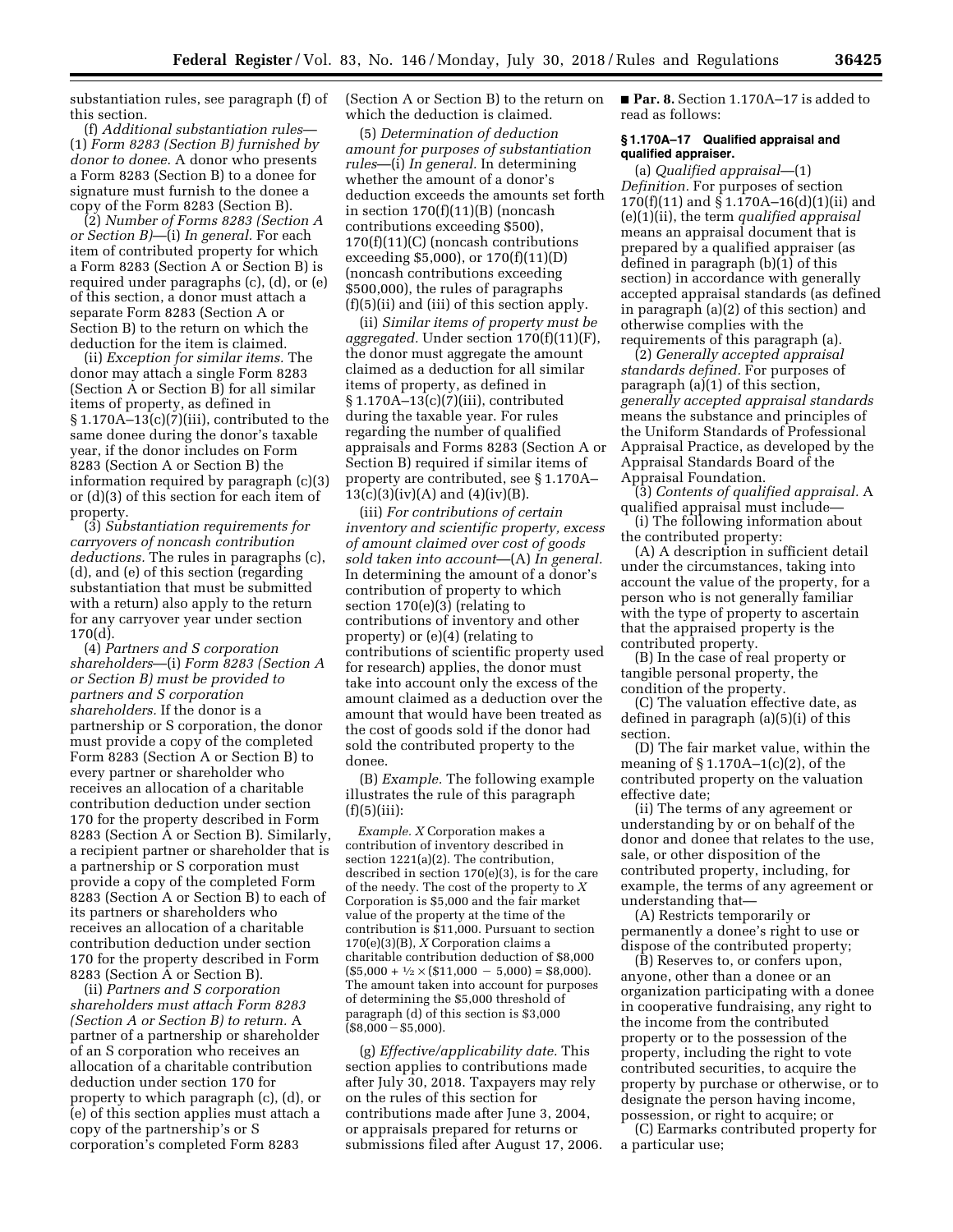(iii) The date, or expected date, of the contribution to the donee;

(iv) The following information about the appraiser:

(A) Name, address, and taxpayer identification number.

(B) Qualifications to value the type of property being valued, including the appraiser's education and experience.

(C) If the appraiser is acting in his or her capacity as a partner in a partnership, an employee of any person, whether an individual, corporation, or partnership, or an independent contractor engaged by a person other than the donor, the name, address, and taxpayer identification number of the partnership or the person who employs or engages the qualified appraiser;

(v) The signature of the appraiser and the date signed by the appraiser (appraisal report date);

(vi) The following declaration by the appraiser: ''I understand that my appraisal will be used in connection with a return or claim for refund. I also understand that, if there is a substantial or gross valuation misstatement of the value of the property claimed on the return or claim for refund that is based on my appraisal, I may be subject to a penalty under section 6695A of the Internal Revenue Code, as well as other applicable penalties. I affirm that I have not been at any time in the three-year period ending on the date of the appraisal barred from presenting evidence or testimony before the Department of the Treasury or the Internal Revenue Service pursuant to 31 U.S.C. 330(c)'';

(vii) A statement that the appraisal was prepared for income tax purposes;

(viii) The method of valuation used to determine the fair market value, such as the income approach, the market-data approach, or the replacement-cost-lessdepreciation approach; and

(ix) The specific basis for the valuation, such as specific comparable sales transactions or statistical sampling, including a justification for using sampling and an explanation of the sampling procedure employed.

(4) *Timely appraisal report.* A qualified appraisal must be signed and dated by the qualified appraiser no earlier than 60 days before the date of the contribution and no later than—

(i) The due date, including extensions, of the return on which the deduction for the contribution is first claimed;

(ii) In the case of a donor that is a partnership or S corporation, the due date, including extensions, of the return on which the deduction for the contribution is first reported; or

(iii) In the case of a deduction first claimed on an amended return, the date on which the amended return is filed.

(5) *Valuation effective date*—(i) *Definition.* The *valuation effective date*  is the date to which the value opinion applies.

(ii) *Timely valuation effective date.*  For an appraisal report dated before the date of the contribution, as described in § 1.170A–1(b), the valuation effective date must be no earlier than 60 days before the date of the contribution and no later than the date of the contribution. For an appraisal report dated on or after the date of the contribution, the valuation effective date must be the date of the contribution.

(6) *Exclusion for donor knowledge of falsity.* An appraisal is not a qualified appraisal for a particular contribution, even if the requirements of this paragraph (a) are met, if the donor either failed to disclose or misrepresented facts, and a reasonable person would expect that this failure or misrepresentation would cause the appraiser to misstate the value of the contributed property.

(7) *Number of appraisals required.* A donor must obtain a separate qualified appraisal for each item of property for which an appraisal is required under section  $170(f)(11)(C)$  and  $(D)$  and paragraph (d) or (e) of § 1.170A–16 and that is not included in a group of similar items of property, as defined in § 1.170A–13(c)(7)(iii). For rules regarding the number of appraisals required if similar items of property are contributed, see section 170(f)(11)(F) and § 1.170A–13(c)(3)(iv)(A).

(8) *Time of receipt of qualified appraisal.* The qualified appraisal must be received by the donor before the due date, including extensions, of the return on which a deduction is first claimed, or reported in the case of a donor that is a partnership or S corporation, under section 170 with respect to the donated property, or, in the case of a deduction first claimed, or reported, on an amended return, the date on which the return is filed.

(9) *Prohibited appraisal fees.* The fee for a qualified appraisal cannot be based to any extent on the appraised value of the property. For example, a fee for an appraisal will be treated as based on the appraised value of the property if any part of the fee depends on the amount of the appraised value that is allowed by the Internal Revenue Service after an examination.

(10) *Retention of qualified appraisal.*  The donor must retain the qualified appraisal for so long as it may be

relevant in the administration of any internal revenue law.

(11) *Effect of appraisal disregarded pursuant to 31 U.S.C. 330(c).* If an appraiser has been prohibited from practicing before the Internal Revenue Service by the Secretary under 31 U.S.C. 330(c) at any time during the three-year period ending on the date the appraisal is signed by the appraiser, any appraisal prepared by the appraiser will be disregarded as to value, but could constitute a qualified appraisal if the requirements of this section are otherwise satisfied, and the donor had no knowledge that the signature, date, or declaration was false when the appraisal and Form 8283 (Section B) were signed by the appraiser.

(12) *Partial interest.* If the contributed property is a partial interest, the appraisal must be of the partial interest.

(b) *Qualified appraiser*—(1) *Definition.* For purposes of section 170(f)(11) and § 1.170A–16(d)(1)(ii) and (e)(1)(ii), the term *qualified appraiser*  means an individual with verifiable education and experience in valuing the type of property for which the appraisal is performed, as described in paragraphs (b)(2) through (4) of this section.

(2) *Education and experience in valuing the type of property*—(i) *In general.* An individual is treated as having education and experience in valuing the type of property within the meaning of paragraph (b)(1) of this section if, as of the date the individual signs the appraisal, the individual has—

(A) Successfully completed (for example, received a passing grade on a final examination) professional or college-level coursework, as described in paragraph (b)(2)(ii) of this section, in valuing the type of property, as described in paragraph (b)(3) of this section, and has two or more years of experience in valuing the type of property, as described in paragraph (b)(3) of this section; or

(B) Earned a recognized appraiser designation, as described in paragraph (b)(2)(iii) of this section, for the type of property, as described in paragraph (b)(3) of this section.

(ii) *Coursework must be obtained from an educational organization, generally recognized professional trade or appraiser organization, or employer educational program.* For purposes of paragraph  $(b)(2)(i)(A)$  of this section, the coursework must be obtained from—

(A) A professional or college-level educational organization described in section 170(b)(1)(A)(ii);

(B) A generally recognized professional trade or appraiser organization that regularly offers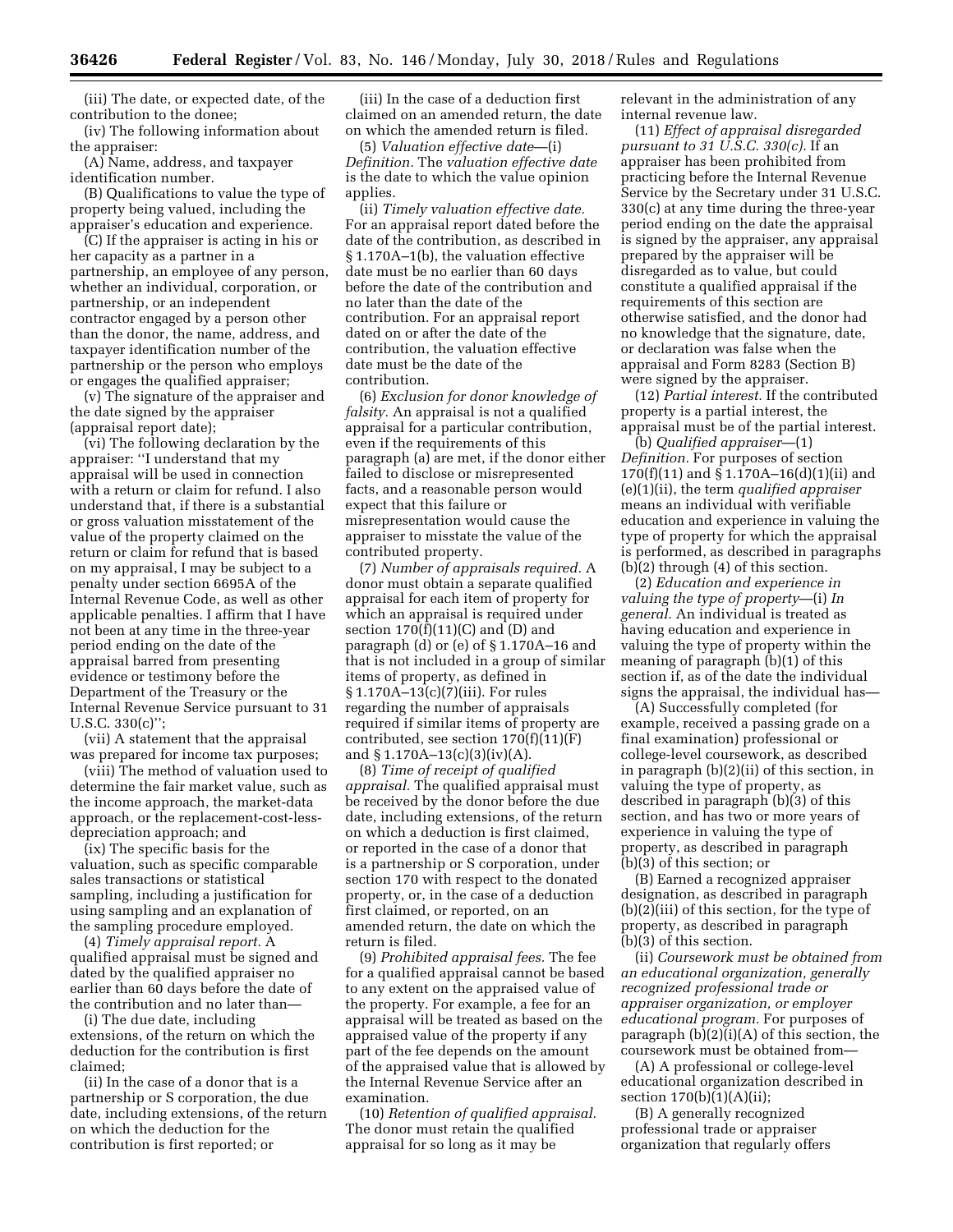educational programs in valuing the type of property; or

(C) An employer as part of an employee apprenticeship or educational program substantially similar to the educational programs described in paragraphs  $(b)(2)(ii)(A)$  and  $(B)$  of this section.

(iii) *Recognized appraiser designation defined.* A *recognized appraiser designation* means a designation awarded by a generally recognized professional appraiser organization on the basis of demonstrated competency.

(3) *Type of property defined*—(i) *In general.* The type of property means the category of property customary in the appraisal field for an appraiser to value.

(ii) *Examples.* The following examples illustrate the rule of paragraphs (b)(2)(i) and (b)(3)(i) of this section:

*Example (1). Coursework in valuing type of property.* There are very few professionallevel courses offered in widget appraising, and it is customary in the appraisal field for personal property appraisers to appraise widgets. Appraiser *A* has successfully completed professional-level coursework in valuing personal property generally but has completed no coursework in valuing widgets. The coursework completed by Appraiser *A* is for the type of property under paragraphs  $(b)(2)(i)$  and  $(b)(3)(i)$  of this section.

*Example (2). Experience in valuing type of property.* It is customary for professional antique appraisers to appraise antique widgets. Appraiser *B* has 2 years of experience in valuing antiques generally and is asked to appraise an antique widget. Appraiser *B* has obtained experience in valuing the type of property under paragraphs (b)(2)(i) and (b)(3)(i) of this section.

*Example (3). No experience in valuing type of property.* It is not customary for professional antique appraisers to appraise new widgets. Appraiser *C* has experience in appraising antiques generally but no experience in appraising new widgets. Appraiser *C* is asked to appraise a new widget. Appraiser *C* does not have experience in valuing the type of property under paragraphs (b)(2)(i) and (b)(3)(i) of this section.

(4) *Verifiable.* For purposes of paragraph (b)(1) of this section, education and experience in valuing the type of property are verifiable if the appraiser specifies in the appraisal the appraiser's education and experience in valuing the type of property, as described in paragraphs (b)(2) and (3) of this section, and the appraiser makes a declaration in the appraisal that, because of the appraiser's education and experience, the appraiser is qualified to make appraisals of the type of property being valued.

(5) *Individuals who are not qualified appraisers.* The following individuals

are not qualified appraisers for the appraised property:

(i) An individual who receives a fee prohibited by paragraph (a)(9) of this section for the appraisal of the appraised property.

(ii) The donor of the property.

(iii) A party to the transaction in which the donor acquired the property (for example, the individual who sold, exchanged, or gave the property to the donor, or any individual who acted as an agent for the transferor or for the donor for the sale, exchange, or gift), unless the property is contributed within 2 months of the date of acquisition and its appraised value does not exceed its acquisition price.

(iv) The donee of the property.

(v) Any individual who is either— (A) Related, within the meaning of section 267(b), to, or an employee of, an individual described in paragraph  $(b)(5)(ii)$ ,  $(iii)$ , or  $(iv)$  of this section;

(B) Married to an individual described in paragraph  $(b)(5)(v)(A)$  of this section; or

(C) An independent contractor who is regularly used as an appraiser by any of the individuals described in paragraph (b)(5)(ii), (iii), or (iv) of this section, and who does not perform a majority of his or her appraisals for others during the taxable year.

(vi) An individual who is prohibited from practicing before the Internal Revenue Service by the Secretary under 31 U.S.C. 330(c) at any time during the three-year period ending on the date the appraisal is signed by the individual.

(c) *Effective/applicability date.* This section applies to contributions made on or after January 1, 2019. Taxpayers may rely on the rules of this section for appraisals prepared for returns or submissions filed after August 17, 2006. ■ **Par. 9.** Section 1.170A–18 is added to

## **§ 1.170A–18 Contributions of clothing and household items.**

read as follows:

(a) *In general.* Except as provided in paragraph (b) of this section, no deduction is allowed under section 170(a) for a contribution of clothing or a household item (as described in paragraph (c) of this section) unless—

(1) The item is in good used condition or better at the time of the contribution; and

(2) The donor meets the substantiation requirements of § 1.170A–16.

(b) *Certain contributions of clothing or household items with claimed value of more than \$500.* The rule described in paragraph (a)(1) of this section does not apply to a contribution of a single item of clothing or a household item for

which a deduction of more than \$500 is claimed, if the donor submits with the return on which the deduction is claimed a qualified appraisal, as defined in § 1.170A–17(a)(1), of the property prepared by a qualified appraiser, as defined in § 1.170A–17(b)(1), and a completed Form 8283 (Section B), ''Noncash Charitable Contributions,'' as described in § 1.170A–16(d)(3).

(c) *Definition of household items.* For purposes of section 170(f)(16) and this section, the term *household items*  includes furniture, furnishings, electronics, appliances, linens, and other similar items. Food, paintings, antiques, and other objects of art, jewelry, gems, and collections are not household items.

(d) *Effective/applicability date.* This section applies to contributions made after July 30, 2018. Taxpayers may rely on the rules of this section for contributions made after August 17, 2006.

■ **Par. 10.** § 1.664–1 is amended by revising paragraph (a)(7)(i)(*b*) and adding a sentence to the end of paragraph (f)(1) to read as follows:

### **§ 1.664–1. Charitable remainder trusts.**

 $(a) * * * *$ 

 $(7) * * * *$ 

 $(i)$  \* \* \*

(*b*) Determined by a current qualified appraisal from a qualified appraiser, as those terms are defined in—

(*1*) Section 1.170A–13(c)(3) and  $1.170A-13(c)(5)$ , respectively, for appraisals prepared for returns or submissions filed on or before August 17, 2006;

(*2*) Section 3 of Notice 2006–96, 2006–2 CB 902, for appraisals prepared for returns or submissions filed after August 17, 2006, if the donations are made before January 1, 2019; or

(*3*) Section 1.170A–17(a) and 1.170A– 17(b), respectively, for appraisals prepared for returns or submissions for donations made on or after January 1, 2019.

- \* \* \* \* \*
	- (f) *\* \* \**

 $(1)$  \* \* \* The provisions of paragraph § 1.664–1(a)(7)(i)(b) apply as provided in that paragraph.

\* \* \* \* \* ■ **Par. 10.** § 1.6050L–1 is amended by: ■ 1. Revising the first two sentences of paragraph (a)(2)(i).

- 2. Revising paragraphs (c)(4)(i)
- introductory text and (d)(2).
- 3. Revising the first sentences of

paragraphs (e) and (f)(2)(ii).

■ 4. Adding paragraph (h).

The revisions and addition read as follows: